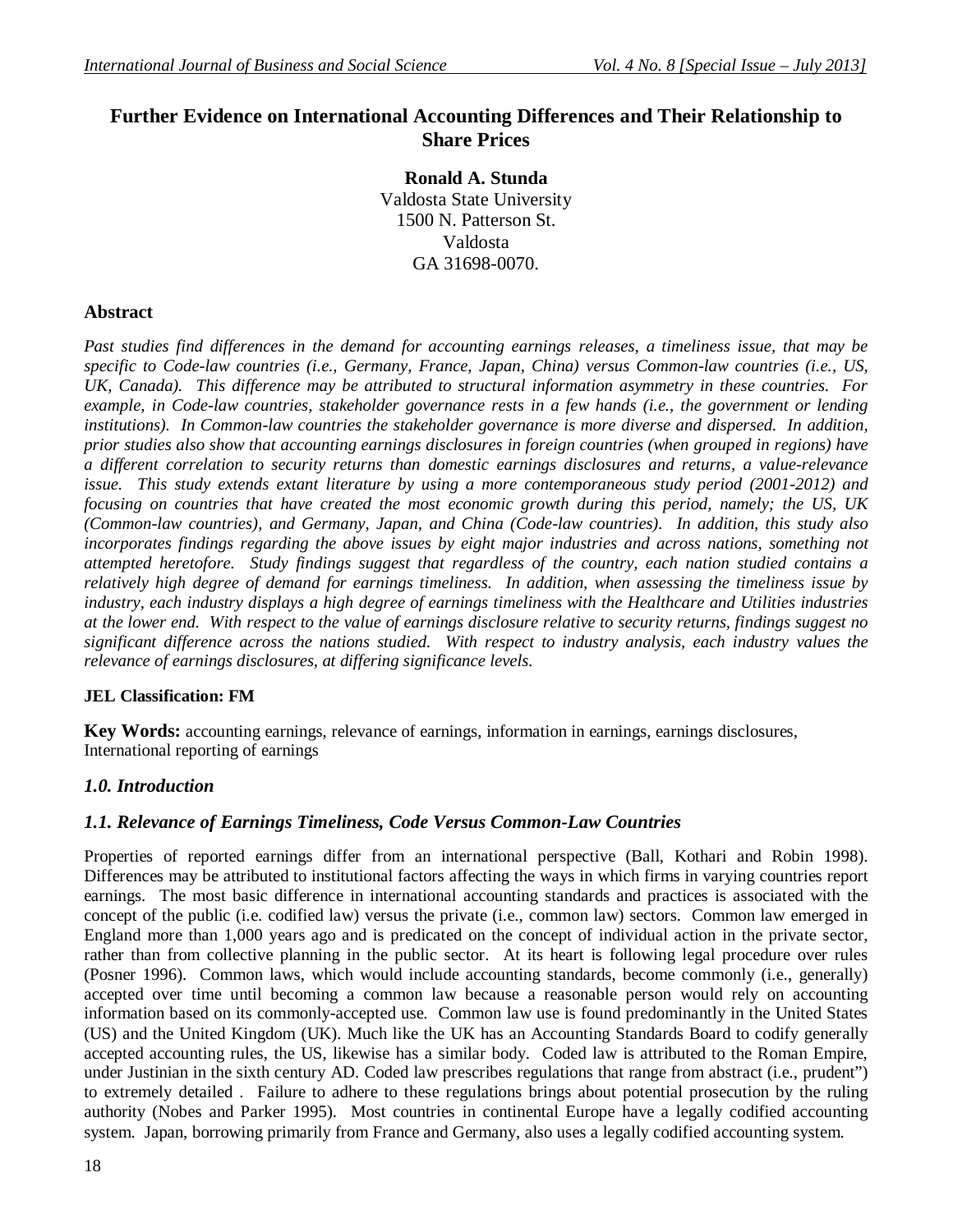A fundamental difference between common-law countries and code-law countries is the closeness of the relationship between the firm and its constituents (Ball et al 1998). Code-law corporate governance seems to be more closely supervised by a small number of agents (i.e., banks, unions, employees). These agents are informed insiders with private access to corporate information. As a result, little attention is paid to the individual investor, instead, there is a very close working relationship with these firms' lending institutions and investment houses. As a result, the demand for public earnings disclosures is not as great as in common-law countries. There is, therefore, less of a demand for time-relevant earnings data in these countries.

### *1.2. Valuing Time-Relevant Information in Earnings*

The manner in which Ball, Kothari and Robin, 1998 assess the demand for timely earnings in contrasting Code versus Common-law countries is via a design that infers earnings properties from the way earnings incorporate changes in market value of equity. This is measured as fiscal year changes in share price (Ball and Brown 1968) and uses a sample of national and international firms from the period 1985-1995. The model identifies earnings lag and noise, which are identifiable determinants of earnings timeliness. One property of the model is that earnings incorporates changes over time, in other words, earnings reflect current and past changes in value and therefore lag returns (Ball and Brown 1968, Lambert and Morse 1980, Easton, Harris and Ohlson 1992, Kothari and Sloan 1992). Another property of the model is that earnings incorporates noise, due mainly to the imperfections associated with accounting accruals. These two notions imply:

$$
Y_t\ = f(\Delta V_t,\,\Delta V_{t\text{-}1},\,\Delta V_{t\text{-}2},\,\Delta V_{t\text{-}3}.\ldots\!,\!v_t)
$$

Where Y, V and v denote net income, market value of equity and accounting-induced noise. With the assumption that  $\Delta V$  is independent over time, the above equation is simplified to:

$$
Y_t = f(\Delta V_t, \, \varepsilon_t)
$$

The variable  $\epsilon_t$  incorporates two earnings components: old information that is value-relevant (i.e., lagged changes in market values,  $\Delta V_t$ ,  $\Delta V_{t-1}$ ,  $\Delta V_{t-2}$ ,  $\Delta V_{t-3}$ , and accounting-induced noise(i.e.,  $v_t$ ).

The independent variable (i.e.,  $\Delta V_t$ , annual change in market value of equity) is relatively free of short–term mispricing effects. When scaled by opening market value, the variables become annual rate of return ( $R_1 = \Delta V_t/V_t$ . 1) and earnings yield ( $NI_t = Y_t / V_{t-1}$ ) or:

$$
NI_{t}=\alpha+\beta_{1}R_{t}+\varepsilon_{t}
$$

If timely information was the sole property demanded of accounting information, then  $\Delta V_t$  (change in market value of equity) would be the optimal earnings variable  $Y_t$ . But, because there is demand for reported earnings with properties other than timeliness, accountants incorporate only a subset of value-relevant information in current earnings. For example, the Revenue Realization Principle incorporates only verifiable sales, with no regard to future sales, new product announcements, or product loyalty. Thus, accountants do not include all valuerelevant information into earnings, and therefore, earnings lag market prices. The second earnings property is accounting noise. Accounting accruals are negatively correlated with the effects on cash flows of operating, investing, and financing decisions, but the correlation is not perfect because accounting is costly, therefore, earnings do not remove all the noise in operating cash flows.

Specifying earnings as the dependent variable allows for differentiation between accounting-induced noise and lags in incorporating value-relevant information in earnings. An accounting rule or practice may "smooth" valuerelevant information  $\Delta V_t$  by incorporating an amount  $L^{-1}\Delta V_t$  in earnings Y<sub>t</sub> evenly over L periods (e.g., a change in an intangible that generates changes in future cash flows and earnings over time). In a regression of NI<sub>t</sub> on  $R_t$ the predicted slope then is  $L^{-1}$ . This measures the inverse of the lag in earnings incorporating value-relevant information (i.e., the degree of income smoothing). Lags also reduce the earnings-returns, thus a low slope and earnings-returns implies a low demand for timeliness in incorporating information and a high demand for earnings volatility reduction. In contrast, earnings noise is a component of the disturbance  $\epsilon$ , and therefore reduces the earnings-returns, but it does not reduce  $\beta_1$ , the slope on the scaled  $\Delta V_t$ . Earnings timeliness is reduced both by lags (which smooth value changes over time) and noise (which takes time to reverse).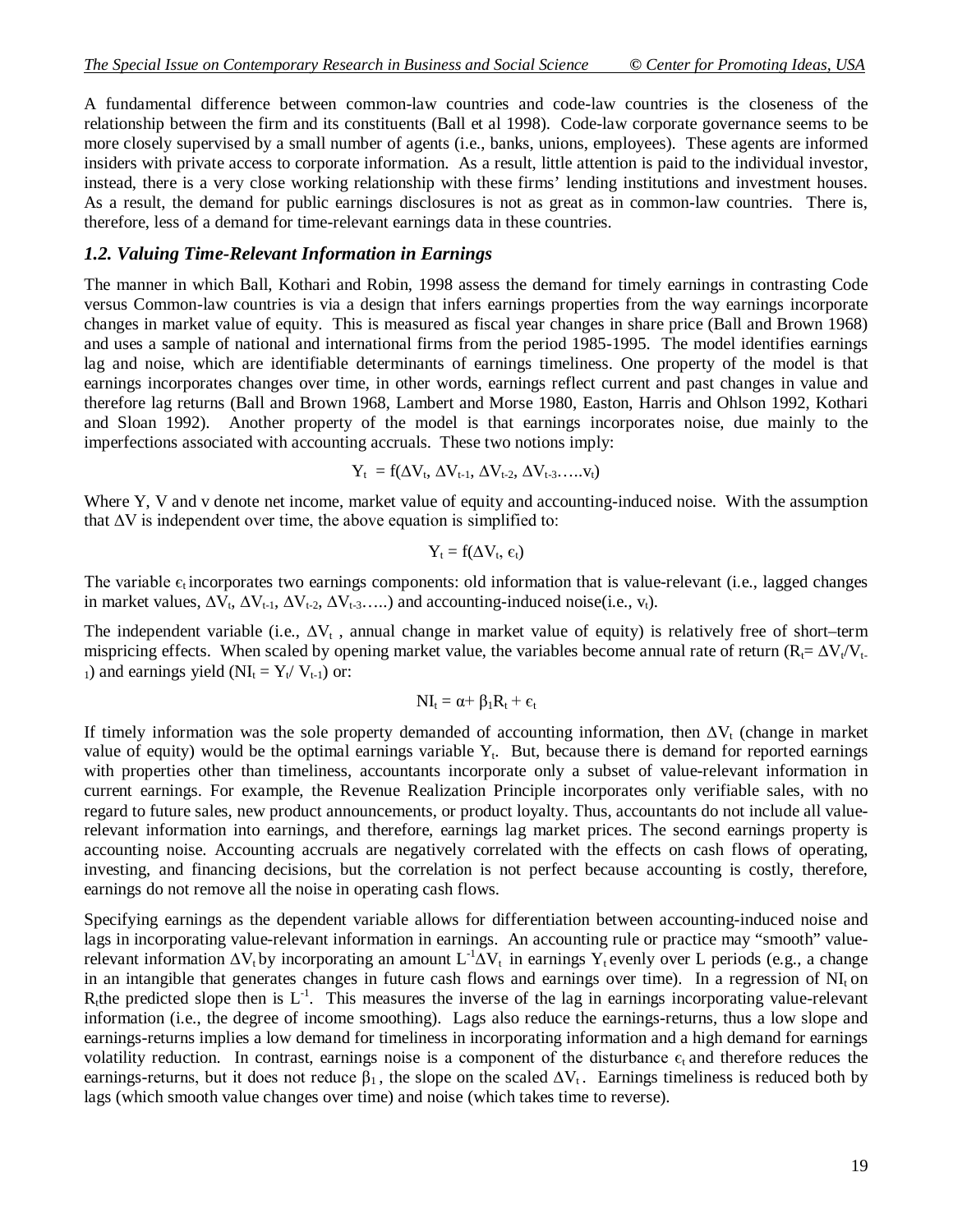## *1.3. Earnings Relevance*

Ball, Kothari and Robin 1998 posit that because of institutional factors in Coded-law countries, there exists less of a demand for timely earnings disclosure. It then follows that, for many of the same reasons, earnings disclosures in these countries would be less value-relevant. The relevance of earnings disclosures have been shown in numerous studies. Lundholm and Meyers 2002, show that firms with relatively more earnings disclosures have the effect of reflecting more future earnings in current returns. Banker and Chen 2006 indicate that additional earnings releases reduce forecast errors and bring about greater market efficiency. Francis, Schipper, and Vincent 2002 analyze a broader number of firms and earnings announcements and find that increased disclosures explain increases in the market reaction. Lansford, Lev and Tucker 2011 find that larger number of disclosures improves a firm's information environment, and helps managers align analyst expectations. Firms that lack the additional disclosures tend to be punished in the market more severely by investors.

All of the above studies assess US (i.e. Common-law country) firms, but are silent on earnings relevance regarding firms outside the US or in Coded-law countries. Joliet and Muller 2009 address value-relevance of earnings in firms outside the US. They assess firms in Europe, Asia, and Latin America, along with the US. The authors conclude that there is a significant correlation between the value of earnings disclosures and abnormal market returns when foreign regions are aggregated by region (i.e., North America, Latin America, Asia, Europe, etc). The results of this study tend to directly conflict with results of Ball, Kothari and Robin 1998 study.

### *1.4. The European Union and Asia*

The European Union (EU)was set up with the aim of ending the frequent and bloody wars between neighbors which culminated in the Second World War. As of 1950, the European Coal and Steel Community began to unite European countries economically and politically in order to secure lasting peace in Europe. The six founders are Belgium, France, Germany, Italy, Luxembourg and the Netherlands. In 1957, the Treaty of Rome created the European Economic Community (EEC), or 'Common Market'. With the collapse of communism across central and eastern Europe, Europeans become closer neighbors. In 1993 a Single Market (i.e., free-flow of trade across European borders) was constructed with the 'four freedoms' of: movement of goods, services, people and money. Additional countries continued to join the EU. In 1999, the euro was adopted as the official currency of the EU. The use of the Euro as a national currency is optional, not mandatory for an EU member country. Only 16 of the current 27 EU member countries use the Euro and a further 4 non-member countries use the Euro. Britain, the largest EU member not to adopt the Euro, has stuck with its traditional currency of the Pound Sterling possibly as a matter of political expediency, or maybe as a long term economic plan, or both.

The British Pound is still a major component of the world's money markets. The two most significant member nations of the EU are Germany and Britain. They are numbers one and two respectively in GDP and industrial growth in Europe over the past ten years (History of the European Union 2012). While Germany represents a Code-law nation (like most of the EU member nations), Britain represents a Common-law nation (like the US). Thus, the two member nations of the EU that drive a significant portion of the whole body utilize different accounting approaches. Utilizing the study period of 1985-1995, Ball, Kothari, and Robin 1998 find that there exists significant difference between these two leading European nations with respect to demand for earnings timeliness. This also should lead to the conclusion that a significant difference should exist between these nations with respect to earnings relevance, but Joliet and Muller 2009 find no significant difference between the two (when Germany is considered a part of the European sample). Joliet and Muller utilize the study period 1993- 2006.

The People's Republic of China (PRC) is the world's second largest economy after the United States.It is the world's fastest-growing major economy, with growth rates averaging 10% over the past 30 years (US/China Institute 2011). China is also the largest exporter and second largest importer of goods in the world. On a per capita income basis, China ranked 90th by nominal GDP and 91stby GDP in 2011, according to the IMF. The provinces in the coastal regions of China tend to be more industrialized, while regions in the hinterland are less developed. As China's economic importance has grown, so has attention to the structure and health of the economy. The Shanghai Stock Exchange (SSE) is a stock exchange that is based in the city of Shanghai, China. It is one of the two stock exchanges operating independently in the People's Republic of China.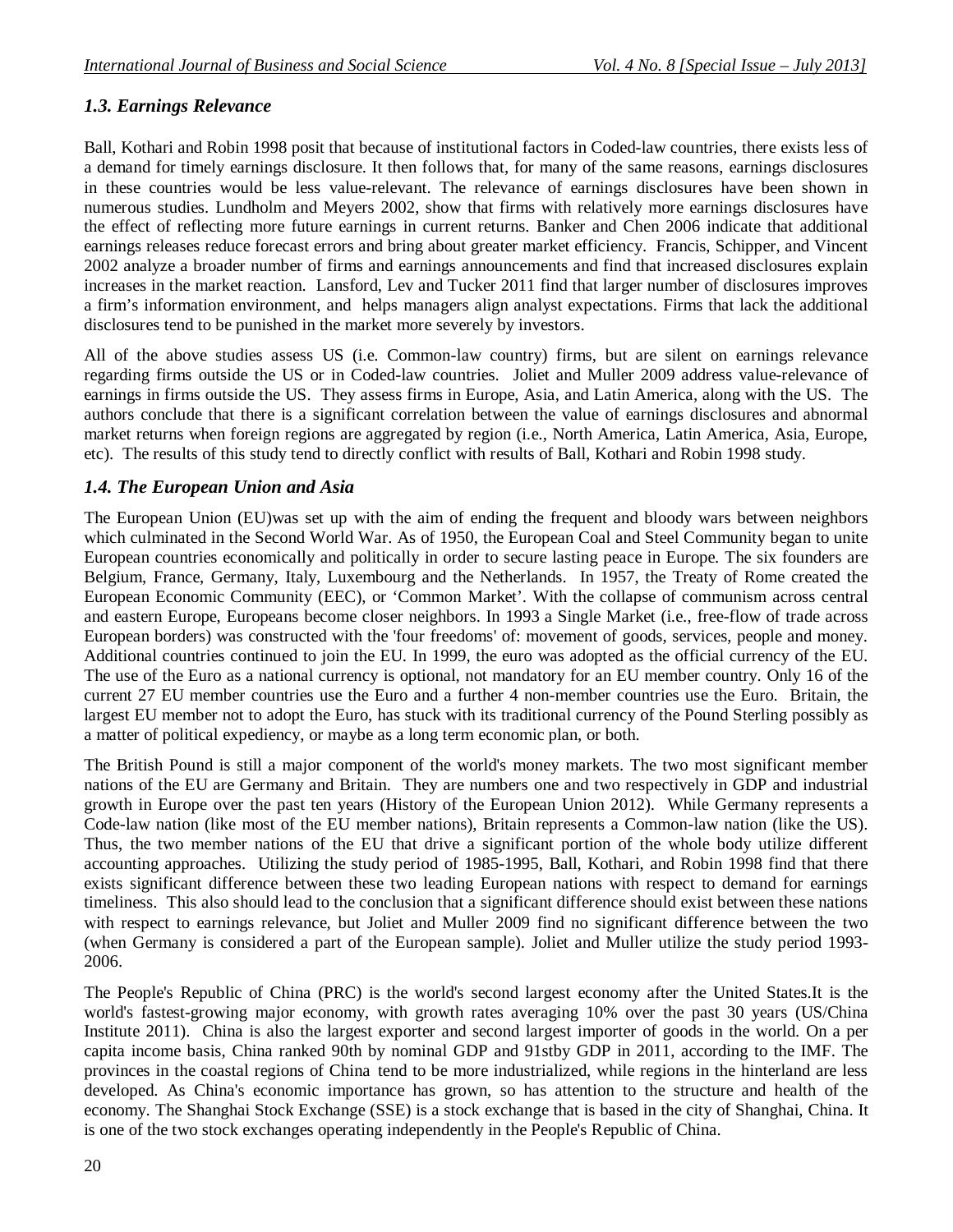The other exchange is the Shenzhen Stock Exchange. Shanghai Stock Exchange is the world's 5th largest stock market by market capitalization at \$2.3 trillion as of Dec 2011 (World Exchanges Information, 2011). Unlike the Hong Kong Stock Exchange, the Shanghai Stock Exchange is still not entirely open to foreign investors due to tight capital account controls exercised by the Chinese mainland authorities. The SSE was established on November 26, 1990 and was in operation on December 19 of the same year. It is a non-profit organization directly administered by the China Securities Regulatory Commission (CSRC). Prior to the first week of 1995, trading on the SSE was not very active and information disclosure requirements were rather poor. By the mid 2000s, the SSE was in the midst of a stock market frenzy that saw volumes of trades second only to the New York Stock Exchange. China would best be described as a Code-law nation similar to Japan and most of Europe. To date, there have been no empirical studies that have assessed both the demand for timeliness of accounting earnings and the value-relevance of accounting earnings of Chinese firms on a consistent year-to-year basis.

The economy of Japan is the third largest in the world after the United States and the People's Republic of China and is the world's second largest developed economy. According to the International Monetary Fund, the country's per capita GDP was at \$34,362 or the 24th highest in 2011 (Doing Business in Japan 2012).Japan is the world's 3rd largest automobile manufacturing country, has the largest electronics goods industry, and is often ranked among the world's most innovative countries leading several measures of global patent filings. Facing increasing competition from China, manufacturing in Japan today now focuses primarily on high-tech and precision goods, such as optical equipment, hybrid cars, and robotics. Japan is the world's largest creditor nation, generally running an annual trade surplus and having a considerable net international investment surplus. As of 2011, Japan possesses 13.7% of the world's private financial assets (the 2nd largest in the world) at an estimated \$14.6 trillion. As of 2011, 68 of the Fortune 500 companies are based in Japan.

The Tokyo Stock Exchange (TSE**)** is a stock exchange located in Tokyo, Japan. It is the third largest stock exchange in the world by aggregate market capitalization of its listed companies. It had 2,292 listed companies with a combined market capitalization of US\$3.3 trillion as of Dec 2011. Like China, Japan is a Code-law country. In their 1998 study, Ball, Kothari, and Robin find no significant demand for timeliness of accounting earnings in Japan. However, in the 2009 study by Joliet and Muller, Japanese firms were found to contain significant earnings-relevancy.

# *1.5. Purpose of Study*

The purpose of this study is to extend previous research in the areas of accounting earnings with respect to both timeliness of earnings releases (Ball, Kothari, and Robin 1998) and relevance of earnings releases (Joliet and Muller 2009). In addition, this study contributes to a growing literature base on international accounting issues ([Jacobsen and Aaker 1993], [Harris et al. 1993], [Bodnar and Weintrop 1997], [Barth and Clinch 1996], and [Bodnar et al 2003]). Prior research is conflicting regarding these issues, particularly when Code-law countries are evaluated in comparison with Common-law countries. This study will compare the dominant world economies, namely; the US, UK, Germany, China, and Japan, and encompass a more current time period, 2002- 2012. It will evaluate the extent to which these nations value both timeliness of earnings disclosures and relevance of earnings disclosures, and assess any differences among them.

# *2.0. Hypotheses*

# *2.1. Hypothesis Regarding Timeliness of Earnings Disclosures*

The most basic difference in international accounting standards and practices is the extent to which how these standards and practices evolved in various countries, that is, did they originate from the public sector, in which case the nation is categorized as a Code-law country, or did they originate from the private sector, in which case the nation is viewed as a Common-law country (David and Brierley 1985). Ball, Kothari and Robin 1998 conclude that Code-law countries exhibit a lower demand for timely earnings information since the corporate governance in these countries is driven by a small number of agents. To assess this finding, the first hypothesis, stated in the null form, is as follows:

*H1:* There exists no significant difference in the demand for timely accounting earnings information among the firms, and across nations, in the selected sample.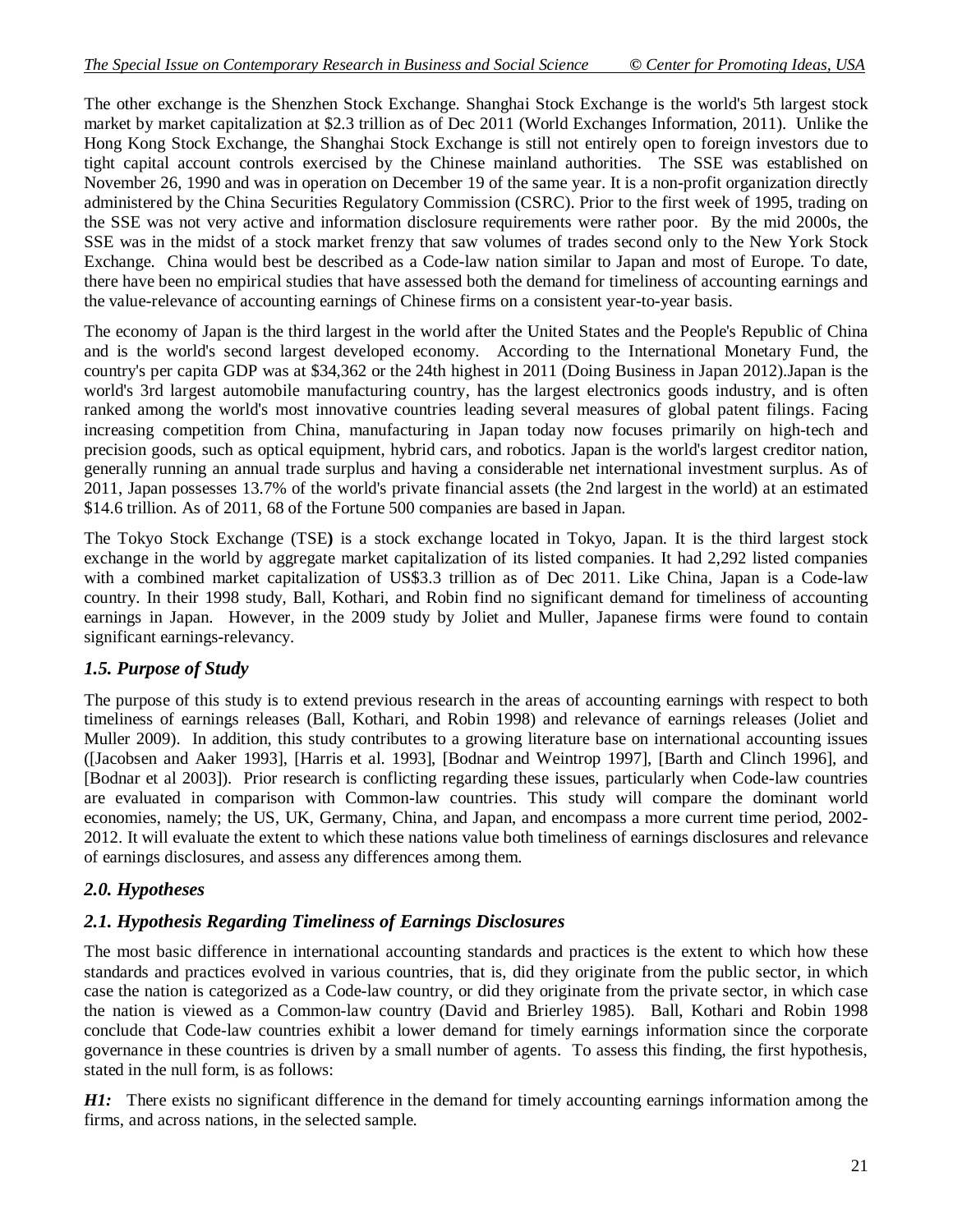## *2.2. Hypothesis Regarding Relevance of Earnings Releases*

Joliet and Muller 2009 find that when evaluating foreign nations by regions (i.e., Europe, Asia, North America, etc.) accounting earnings are significantly reflected in firm values in various regions of the world. This current study will follow up on Joliet and Muller 2009 to more closely assess specific nations over a more current time frame. In order to assess this, the second hypothesis, stated in the null form, is:

*H2*: There exists no significant difference in accounting earnings relevance among firms, and across nations, in the selected sample.

### *3.0. Sample Selection and Data Description*

Disclosure of earnings is crucial to investors because it allows investors to better understand the performance of the firm, and therefore, to better estimate firm value (Khurana 2003). In the US, the Statement of Financial Accounting Standards (SFAS) No. 131, requires firms to disclose financial information in total and by segment. International Accounting Standards (IAS) No. 14 imposes similar rules for reporting financial information by total and segment. The point of these rules is to help investors better understand financial reports. Given that there still exist some differences between FASB and IAS, rulings with regard to earnings releases seem to be moving in a similar, if not identical, direction. Following Joliet and Muller 2009, and Bodnar et al 2003, earnings releases are measured by annual changes in operating earnings deflated by the firm's market value at the beginning of the year. Accounting earnings are derived from the *Thomson Worldscope* database. For the periods 2001-2012 annual earnings measures are computed for each individual firm and each specific year in the sample.

The first sample selection step searches for all firms for the study years on the available markets, specifically, data verifiability is made for US firms (S&P 500), UK firms (FTSE 100), German firms (MDAX 50), Japanese firms (Nikkei 225), and Chinese firms (FXI [China 25]).Following Bodnar et all 2003, Financial services companies are excluded from the sample. Data requirements result in a sample of 53,586 firm-year observations sorted into eight different industry sectors (i.e., consumer cyclical, consumer non-cyclical, energy, healthcare, industrials, materials, technology, and utilities). Table 1 provides a breakdown by firm-years, country, and industry.

| <b>Country of Origin</b> | <b>Firm-years</b> |
|--------------------------|-------------------|
| <b>US</b>                | 28,255            |
| <b>UK</b>                | 7,923             |
| Germany                  | 4,435             |
| Japan                    | 10,518            |
| China                    | 2,455             |
| <b>Total</b>             | 53,586            |

### *Table 1- Sample Breakdown*

| <b>Industry of Origin</b> | <b>Firm-years</b> |
|---------------------------|-------------------|
|                           |                   |
| Consumer cyclical         | 10,862            |
| Consumer non-cyclical     | 6,517             |
| Energy                    | 3,620             |
| Healthcare                | 2,896             |
| Industrials               | 9,413             |
| Materials                 | 5,069             |
| Technology                | 13,034            |
| <b>Utilities</b>          | 2,175             |
| <b>Total</b>              | 53,586            |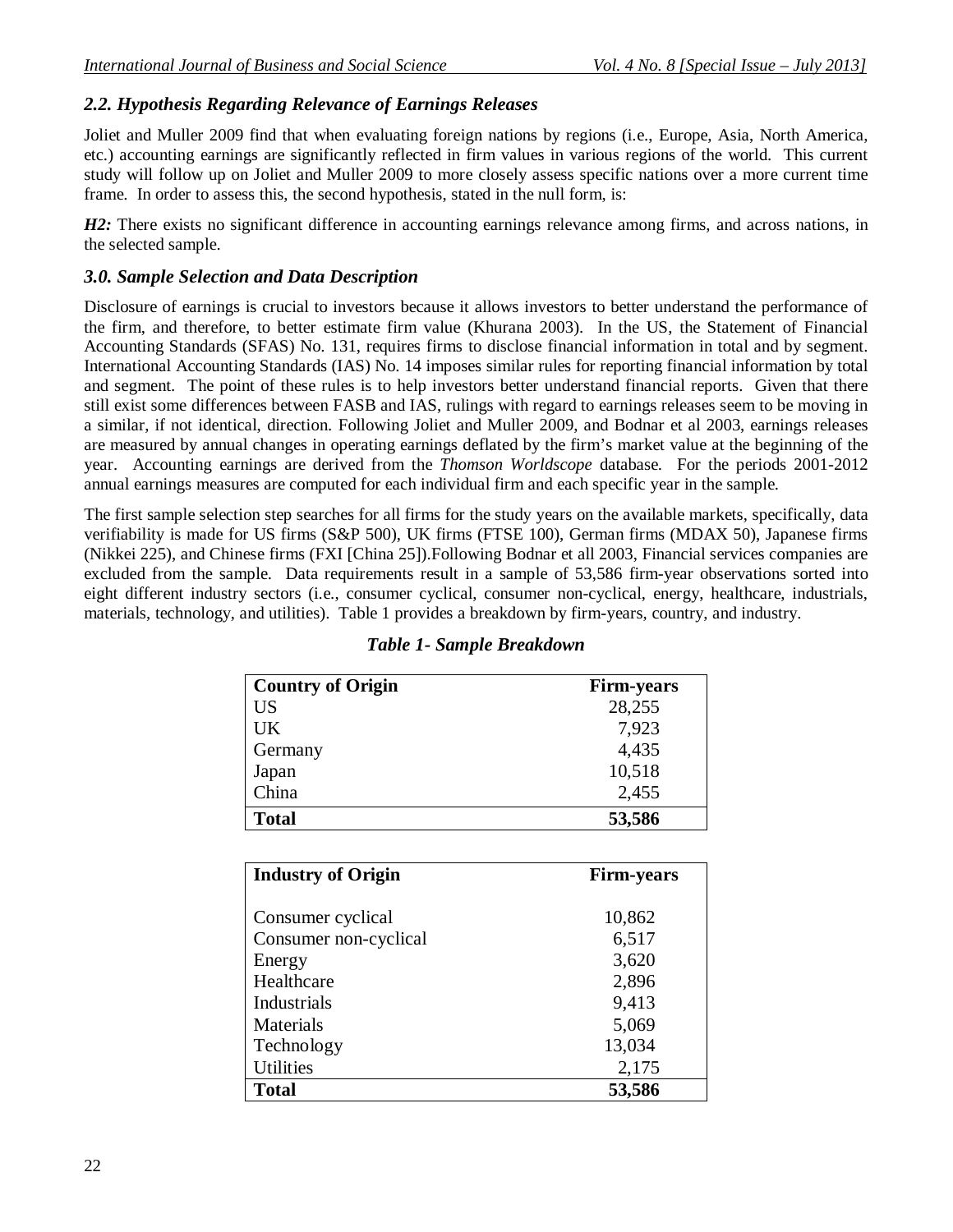## *4.0. Tests*

## *4.1. A Model of Timeliness of Earnings Disclosures*

Similar to Ball, Kothari and Robin 1998, this study incorporates a research design that associates accounting earnings to changes in market values of equity (Ball and Brown 1968, Beaver, Lambert and Morse 1980, Basu 1997). The model assesses earnings lags and noise which are identifiable determinants of earnings timeliness. Earnings incorporate changes over time. As a result, earnings reflect both current and past changes, and thus lag security returns (Easton, Harris and Ohlson 1992). In addition, accounting earnings contain noise due to the imperfections of the accounting accrual process (Ball, Kothari and Robin 1998). These features imply:

$$
Y_t = f(\Delta V_t, \Delta V_{t-1}, \Delta V_{t-2}, \Delta V_{t-3}, \dots, V_t)
$$
\n
$$
(1)
$$

Where Y, V and v denote net income, market value of equity and accounting-induced noise. With the assumption that  $\Delta V$  is independent over time, the above equation is simplified to:

$$
Y_t = f(\Delta V_t, \varepsilon_t) \tag{2}
$$

The variable  $\epsilon_t$  incorporates two earnings components: old information that is value-relevant (i.e., lagged changes in market values,  $\Delta V_t$ ,  $\Delta V_{t-1}$ ,  $\Delta V_{t-2}$ ,  $\Delta V_{t-3}$ ,....) and accounting-induced noise(i.e.,  $v_t$ )

The independent variable (i.e.,  $\Delta V_t$ , annual change in market value of equity) is relatively free of short –term mispricing effects. When scaled by opening market value, the variables become annual rate of return ( $R_1 = \Delta V_t/V_t$ . 1) and earnings yield ( $NI_t = Y_t / V_{t-1}$ ) or:

$$
NI_t = \alpha + \beta_1 R_t + \epsilon_t \tag{3}
$$

If timely information was the sole property demanded of accounting information, then  $\Delta V_t$  (change in market value of equity) would be the optimal earnings variable  $Y_t$ . But, because there is demand for reported earnings with properties other than timeliness, accountants incorporate only a subset of value-relevant information in current earnings. For example, the Revenue Realization Principle incorporates only verifiable sales, with no regard to future sales, new product announcements, or product loyalty. Thus, accountants do not include all valuerelevant information into earnings, and therefore, earnings lag market prices.

The second earnings property is accounting noise. Accounting accruals are negatively correlated with the effects on cash flows of operating, investing, and financing decisions, but the correlation is not perfect because accounting is costly, therefore, earnings do not remove all the noise in operating cash flows. Specifying earnings as the dependent variable allows for differentiation between accounting-induced noise and lags in incorporating value-relevant information in earnings.

An accounting rule or practice may "smooth" value-relevant information  $\Delta V_t$  by incorporating an amount  $L^{-1}\Delta V_t$ in earnings  $Y_t$  evenly over L periods (e.g., a change in an intangible that generates changes in future cash flows and earnings over time). In a regression of  $NI_t$  on  $R_t$ the predicted slope then is  $L^{-1}$ . This measures the inverse of the lag in earnings incorporating value-relevant information (i.e., the degree of income smoothing). Lags also reduce the earnings-returns, thus a low slope and earnings-returns implies a low demand for timeliness in incorporating information and a high demand for earnings volatility reduction. In contrast, earnings noise is a component of the disturbance  $\epsilon_t$  and therefore reduces the earnings-returns, but it does not reduce  $\beta_1$ , the slope on the scaled  $\Delta V_t$ . Earnings timeliness is reduced both by lags (which smooth value changes over time) and noise (which takes time to reverse).Using the sample of firm-years by country, the earnings level variable is calculated as  $NI<sub>i</sub> = Y<sub>t</sub>/(N<sub>t</sub>P<sub>t-1</sub>)$ , where Y is net income, N is adjusted number of shares and P is share price. Earnings change  $\Delta NI_t$  is  $NI_t - NI_{t-1}$ . The security return, R, is the holding period consisting of the firm's fiscal year. Table 2 contains sample descriptive statistics.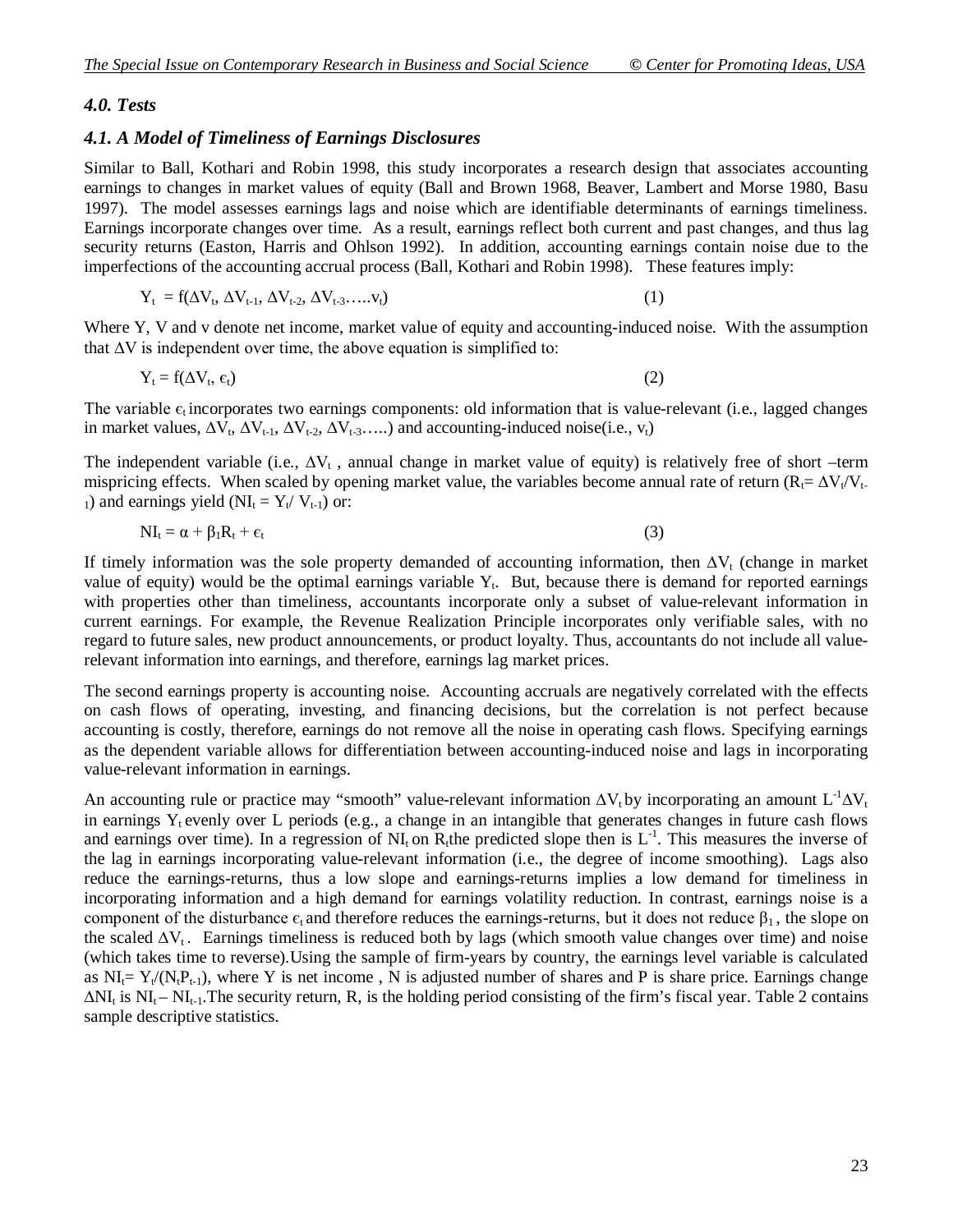| <b>Panel A- Statistics by Nation</b>                                                     |        |     |      |          |       |     |          |  |
|------------------------------------------------------------------------------------------|--------|-----|------|----------|-------|-----|----------|--|
| N<br>$\bf R$<br>NI                                                                       |        |     |      |          |       |     |          |  |
|                                                                                          |        | μ   | Med  | $\sigma$ | $\mu$ | Med | $\sigma$ |  |
| <b>US</b>                                                                                | 28,255 | 2.7 | 5.7  | 12.6     | 11.5  | 5.8 | 38.5     |  |
| <b>UK</b>                                                                                | 7,923  | 5.4 | 6.8  | 9.3      | 10.9  | 7.2 | 36.2     |  |
| Germany                                                                                  | 4,435  | 4.1 | 5.2  | 7.0      | 9.1   | 5.1 | 29.3     |  |
| Japan                                                                                    | 10,518 | 3.5 | 4.9  | 3.8      | 5.9   | 2.7 | 30.1     |  |
| China                                                                                    | 2,455  | 5.8 | 8.0  | 9.7      | 12.1  | 6.2 | 35.7     |  |
| <b>Panel B- Statistics by Industry</b>                                                   |        |     |      |          |       |     |          |  |
|                                                                                          |        | μ   | Med  | $\sigma$ | μ     | Med | $\sigma$ |  |
| Cons-c                                                                                   | 10,862 | 3.8 | 7.1  | 10.6     | 7.2   | 4.0 | 39.1     |  |
| Cons-nc                                                                                  | 6,517  | 4.9 | 8.5  | 9.9      | 10.4  | 5.1 | 32.6     |  |
| Energy                                                                                   | 3,620  | 5.8 | 11.1 | 7.7      | 11.9  | 6.0 | 31.5     |  |
| Healthcare                                                                               | 2,896  | 2.2 | 4.6  | 12.3     | 2.8   | 4.4 | 42.0     |  |
| Industrials                                                                              | 9,413  | 8.3 | 10.1 | 8.1      | 9.9   | 5.2 | 28.7     |  |
| Materials                                                                                | 5,069  | 3.6 | 7.3  | 9.7      | 5.1   | 2.8 | 32.4     |  |
| Technology                                                                               | 13,034 | 5.7 | 4.8  | 7.7      | 12.2  | 5.9 | 38.5     |  |
| <b>Utilities</b>                                                                         | 2,175  | 1.8 | .8   | 6.3      | 2.9   | 3.7 | 32.1     |  |
| Variables: N denotes the number of firm-year observation, NI denotes annual earnings per |        |     |      |          |       |     |          |  |
| share, R denotes security return over the fiscal year.                                   |        |     |      |          |       |     |          |  |

| <b>Table 2-Sample Descriptive Statistics</b> |  |  |  |  |
|----------------------------------------------|--|--|--|--|
|----------------------------------------------|--|--|--|--|

Panel A of Table 2 indicates that earnings for all nations are negatively skewed (i.e., all medians exceed means). This is the exact finding of Ball, Kothari and Robin 1998. In addition, all countries rank greater volatility (i.e.,  $\sigma$ ) in returns than earnings (again, similar to Ball, Kothari, Robin 1998). China is shown to out-perform each of the nations with respect to both earnings and returns. Panel B of Table 2 provides more detailed information by industry. Energy and Industrials lead the way in both earnings and return categories, while Healthcare and Utilities bring up the rear.

Ball, Kothari and Robin 1998 find that Code-law countries' earnings are less timely than Common-law countries. They asses this by comparing the  $R^2$  from individual countries to the coefficient representing returns for each country. The higher the  $\mathbb{R}^2$  and associated return, the more timeliness of earnings is valued. The lower the  $\mathbb{R}^2$  and associated return, the less timeliness of earnings is valued. In sum, their study shows low  $R^2$ s (and returns)for Code-law countries and high  $R^2$ s (and returns) for Common-law countries. Panel A of Table 3 indicates that for the study period sample, each country (regardless of whether Code or Common law) values timeliness of earnings releases, with the US and China indicating the highest value of timeliness of earnings. This result is contrary to previous findings. It indicates that users of accounting earnings information place a relatively high degree of value on these releases, regardless of whether they are Code-law or Common-law countries. Panel B assesses the value of earnings releases cross-sectionally across both country and industry. Findings suggest a relatively high degree of value placed on earnings disclosures in each industry with the exception of Healthcare and Utilities ( $\mathbb{R}^2$  of 4.25, 5.01 respectively).Based upon these findings, the H1 hypothesis that there exists no significant difference in the demand for timely accounting earnings information among the firms, and across nations, in the selected sample, cannot be rejected.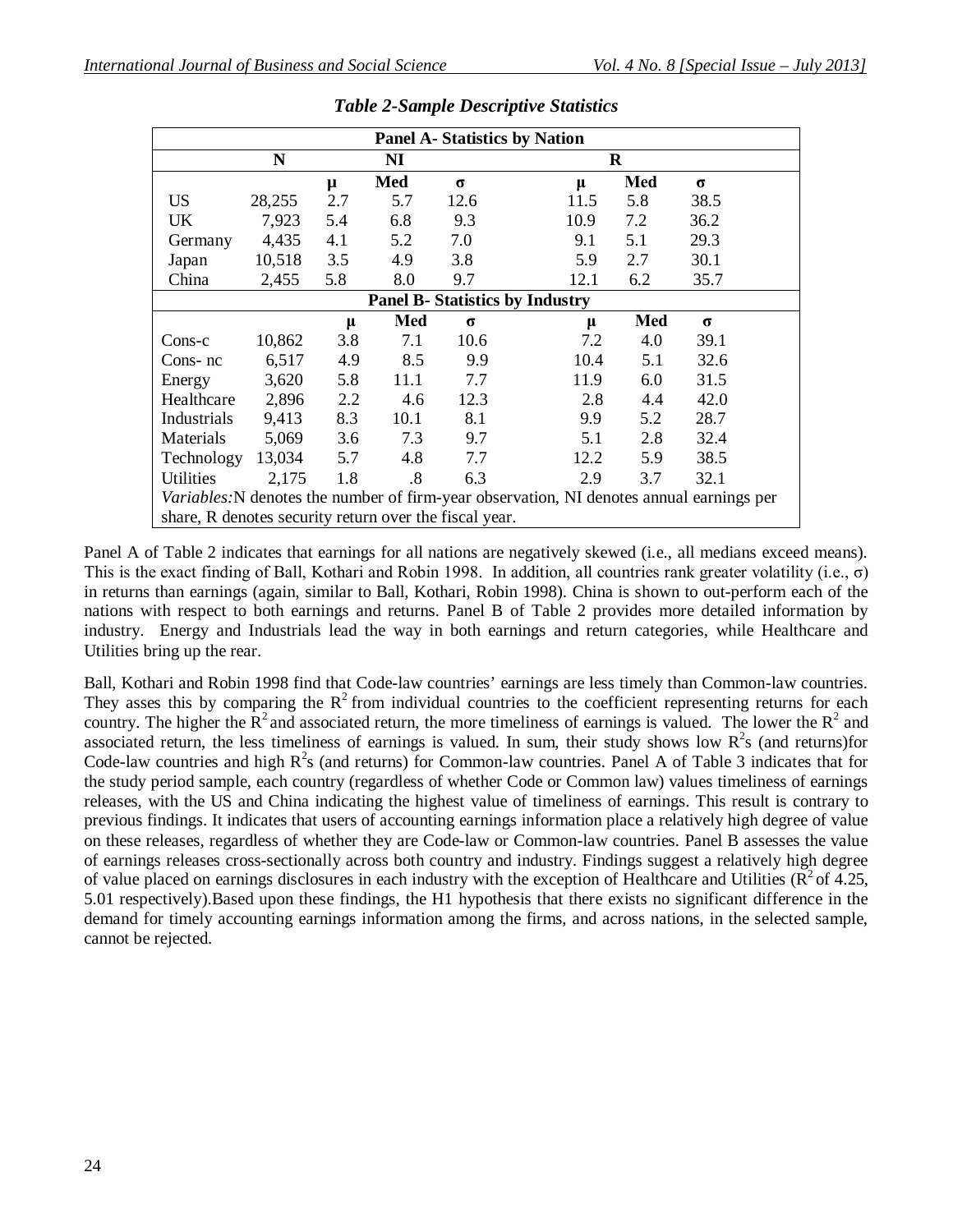| <b>Panel A- Statistics by Nation</b>   |           |                                                             |         |                                                                                                                                |  |  |  |
|----------------------------------------|-----------|-------------------------------------------------------------|---------|--------------------------------------------------------------------------------------------------------------------------------|--|--|--|
|                                        |           | $NIt = \beta 1Rt + \epsilon t$                              |         |                                                                                                                                |  |  |  |
|                                        | N         | $\beta$ 1                                                   | Adj. R2 |                                                                                                                                |  |  |  |
| <b>US</b>                              | 28,255    | 9.52                                                        | 15.52   |                                                                                                                                |  |  |  |
| <b>UK</b>                              | 7,923     | 11.02                                                       | 14.87   |                                                                                                                                |  |  |  |
| Germany                                | 4,435     | 8.63                                                        | 13.71   |                                                                                                                                |  |  |  |
| Japan                                  | 10,518    | 9.01                                                        | 14.01   |                                                                                                                                |  |  |  |
| China                                  | 2,455     | 12.82                                                       | 15.23   |                                                                                                                                |  |  |  |
| <b>Panel B- Statistics by Industry</b> |           |                                                             |         | $NIt = \beta 1Rt + \beta 2Rt + \beta 2Rt + \beta 3Rt + \beta 4Rt + \beta 5Rt + \beta 6Rt + \beta 7Rt + \beta 8Rt + \epsilon t$ |  |  |  |
|                                        | ${\bf N}$ | $\beta$ (variable)                                          | Adj. R2 |                                                                                                                                |  |  |  |
| Cons-c                                 | 10,862    | 11.58                                                       | 14.95   |                                                                                                                                |  |  |  |
| Cons-nc                                | 6,517     | 9.48                                                        | 12.83   |                                                                                                                                |  |  |  |
| Energy                                 | 3,620     | 14.59                                                       | 16.28   |                                                                                                                                |  |  |  |
| Healthcare                             | 2,896     | 3.18                                                        | 4.25    |                                                                                                                                |  |  |  |
| Industrials                            | 9,413     | 10.18                                                       | 13.29   |                                                                                                                                |  |  |  |
| Materials                              | 5,069     | 9.75                                                        | 14.11   |                                                                                                                                |  |  |  |
| Technology                             | 13,034    | 16.28                                                       | 19.25   |                                                                                                                                |  |  |  |
| <b>Utilities</b>                       | 2,175     | 2.98                                                        | 5.01    |                                                                                                                                |  |  |  |
|                                        |           |                                                             |         | Variables: R denotes security returns over the fiscal year, NI denotes annual earnings per share, N                            |  |  |  |
| denotes number of firm-years           |           |                                                             |         |                                                                                                                                |  |  |  |
|                                        |           |                                                             |         | Analysis: Statistics are from regressions using pooled cross-section and time-series of firm-year                              |  |  |  |
|                                        |           | observations for each country. Intercepts are not reported. |         |                                                                                                                                |  |  |  |
| $\beta$ 1 = Consumer cyclical          |           |                                                             |         |                                                                                                                                |  |  |  |
| $\beta$ 2 = Consumer non-cyclical      |           |                                                             |         |                                                                                                                                |  |  |  |
| $\beta$ 3 = Energy                     |           |                                                             |         |                                                                                                                                |  |  |  |
| $\beta$ 4 = Healthcare                 |           |                                                             |         |                                                                                                                                |  |  |  |
| $\beta$ 5 = Industrials                |           |                                                             |         |                                                                                                                                |  |  |  |
| $\beta$ 6 = Materials                  |           |                                                             |         |                                                                                                                                |  |  |  |
| $\beta$ 7 = Technology                 |           |                                                             |         |                                                                                                                                |  |  |  |
| $\beta$ 8 = Utilities                  |           |                                                             |         |                                                                                                                                |  |  |  |

## *Table 3- Association between Earnings and Returns*

### *4.2. A Model of Value-Relevance of Earnings Disclosures*

The purpose of this test is to assess the relative information content of the firm's unexpected earnings to security prices of the firm. Similar to Joliet and Muller 2009, stock returns are based on daily adjusted prices, they are obtained from *Downstream International*. Following Boatsman 1993, Bodnar and Weintrop 1997, Thomas 2004, and Callen 2005, annual stock returns were computed over an interval beginning and ending three months after the firm's fiscal year-end. A lag of three months is chosen to ensure that the geographically segmented earnings have been fully disclosed to investors through annual reports and other sources. The prime belief is that earnings, more specifically, "unexpected earnings," causes the stock price to move (Ball and Brown 1968). The following model is established for determining value-relevance of earnings content:

 $CAR_{it} = \alpha + \beta_1 UE_{it} + \beta_2 D_n UE_{it} + \epsilon_{it}$  (4)

where:  $CAR_{it} = Cumulative$  abnormal return firm i, time t

 $a =$  Intercept term

 $D =$  Dummy variable equal to 1 if US, 2 if UK, 3 if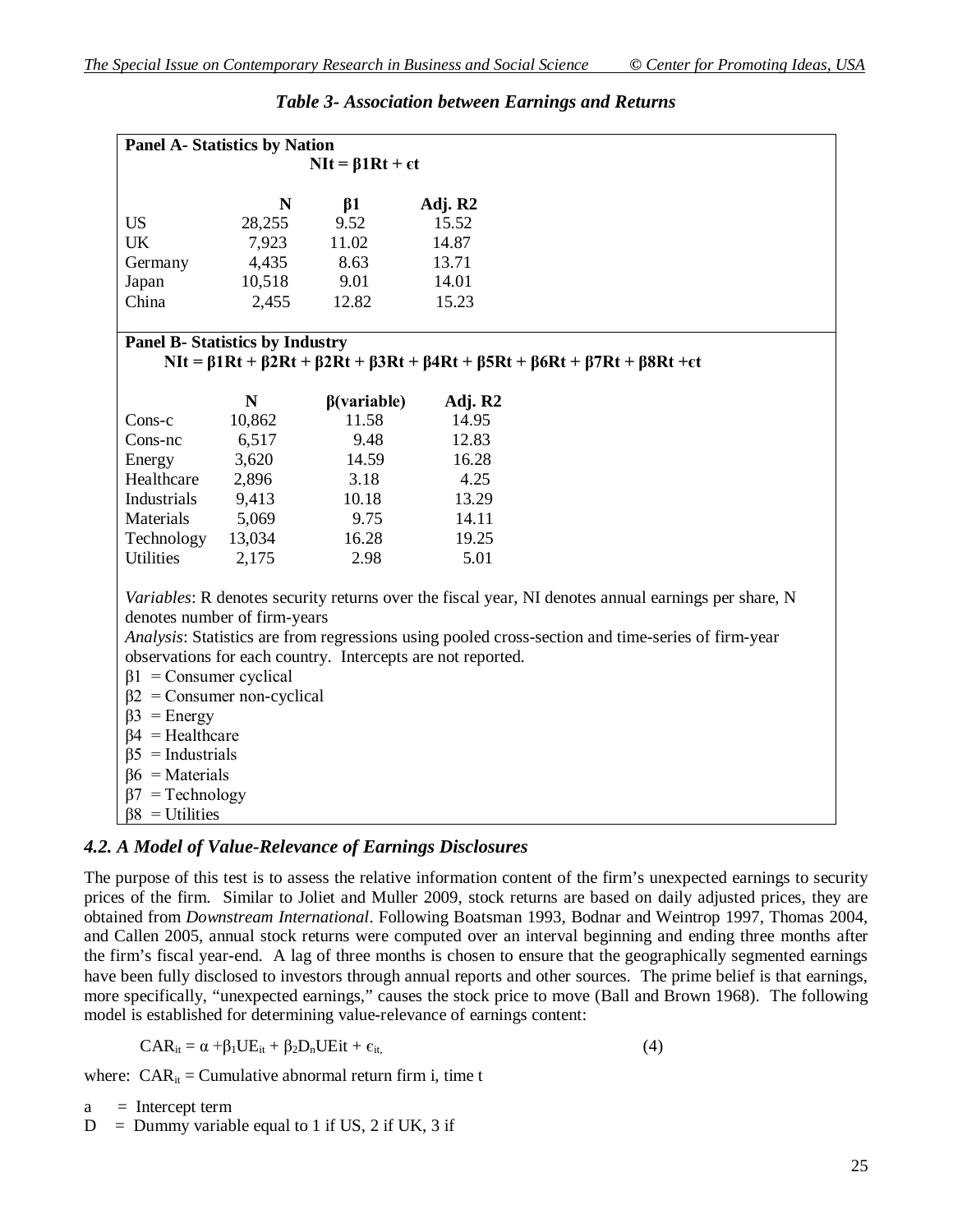Germany, 4 if Japan,5 if China

 $UE_i = Unexpected$  earnings for firm i, time t

 $\beta_1$  = Variable representing all unexpected earnings across all nations and firm-years

 $\beta$ <sub>2</sub> = Variable representing nation-specific unexpected earnings

Unexpected earnings (UE<sub>i</sub>) is measured as the difference between the management earnings forecast (MF<sub>i</sub>) and security market participants' expectations for earnings proxied by consensus analyst, as per Investment Brokers Estimate Service (IBES) (EX<sub>i</sub>). The unexpected earnings are scaled by the firm's stock price (P<sub>i</sub>) 180 days prior to the forecast:

$$
\underline{\mathbf{MF}}_{i} = \underline{\mathbf{F}}_{i}.
$$
\n
$$
\underline{\mathbf{UE}}_{i} = \underline{\mathbf{P}}_{i}.
$$
\n(5)

For each firm sample, an abnormal return  $(AR_{it})$  is generated around the event dates of negative one (-1), zero, and positive one (+1), with day zero representing the day that the firm's financials were published. The market model is utilized along with the CRSP equally-weighted market index, and regression parameters are established between -180 and -91. Abnormal returns are then summed to calculate a cross-sectional cumulative abnormal return, CAR<sub>it</sub>.

| <b>Panel A-Statistics by Nation</b>                                                                                   |                                          |                     |                                                                             |                     |                     |                     |                  |                     |              |                     |
|-----------------------------------------------------------------------------------------------------------------------|------------------------------------------|---------------------|-----------------------------------------------------------------------------|---------------------|---------------------|---------------------|------------------|---------------------|--------------|---------------------|
|                                                                                                                       |                                          |                     | $CAR_{it} = \alpha + \beta_1 UE_{it} + \beta_2 D_n UE_{it} + \epsilon_{it}$ |                     |                     |                     |                  |                     |              |                     |
| $\beta_2$<br><b>Nation</b>                                                                                            | $\alpha$                                 | $\beta_1$           | <b>US</b>                                                                   | UK                  | Germany             |                     | Japan            | China               |              | Adj. R <sub>2</sub> |
| Composite                                                                                                             | $\overline{.26}$<br>(.89)                | .19<br>$(2.49)^{b}$ |                                                                             |                     |                     |                     |                  |                     |              |                     |
| <b>US</b>                                                                                                             |                                          |                     | .15<br>$(2.38)^{b}$                                                         |                     |                     |                     |                  |                     |              | 18.75               |
| UK                                                                                                                    |                                          |                     |                                                                             | .20<br>$(2.55)^{b}$ |                     |                     |                  |                     |              | 16.42               |
| Germany                                                                                                               |                                          |                     |                                                                             |                     | .12<br>$(2.11)^{a}$ |                     |                  |                     |              | 15.88               |
| Japan                                                                                                                 |                                          |                     |                                                                             |                     |                     | .13<br>$(2.09)^{a}$ |                  |                     |              | 19.22               |
| China                                                                                                                 |                                          |                     |                                                                             |                     |                     |                     |                  | .18<br>$(2.51)^{b}$ |              | 17.41               |
| <sup>a</sup> Significant at the .05 level, two tailed test<br>Significant at the .01 level, two tailed test           |                                          |                     |                                                                             |                     |                     |                     |                  |                     |              |                     |
| <b>Panel B- Statistics by Industry</b><br>$CAR_{it} = \alpha + \beta_1 UE_{it} + \beta_2 D_n UE_{it} + \epsilon_{it}$ |                                          |                     |                                                                             |                     |                     |                     |                  |                     |              |                     |
| $\beta_2$<br><b>Industry</b><br>Composite .26                                                                         | $\alpha$<br>.19<br>$(.89)(2.49)^{\circ}$ |                     | $\beta_1$ Con.-C. Con.NC. Ene.                                              |                     | Hlth.               | Indus. Matl.        |                  | Tech.               | Util.        | Adj. R2             |
| Cons.-C.                                                                                                              |                                          | .13<br>$(2.14)^{b}$ |                                                                             |                     |                     |                     |                  |                     |              | 17.66               |
| Cons.-N.C.                                                                                                            |                                          |                     | .19<br>$(2.10)^{b}$                                                         |                     |                     |                     |                  |                     |              | 15.42               |
| Energy                                                                                                                |                                          |                     |                                                                             | .17<br>$(2.42)^{c}$ |                     |                     |                  |                     |              | 19.01               |
| Healthcare                                                                                                            |                                          |                     |                                                                             |                     | .12<br>$(1.86)^{a}$ |                     |                  |                     |              | 18.45               |
| Industrials                                                                                                           |                                          |                     |                                                                             |                     |                     | .14<br>$(2.19)^{b}$ |                  |                     |              | 16.88               |
| Materials                                                                                                             |                                          |                     |                                                                             |                     |                     |                     | .18              |                     |              |                     |
| Technology                                                                                                            |                                          |                     |                                                                             |                     |                     |                     | $(2.50)^{\circ}$ | .17                 |              | 15.91               |
| Utilities                                                                                                             |                                          |                     |                                                                             |                     |                     |                     |                  | $(2.47)^c$          | .09          | 17.62               |
|                                                                                                                       |                                          |                     |                                                                             |                     |                     |                     |                  |                     | $(1.88)^{a}$ | 14.99               |

*Table 4-Value Relevance of Earnings Disclosures*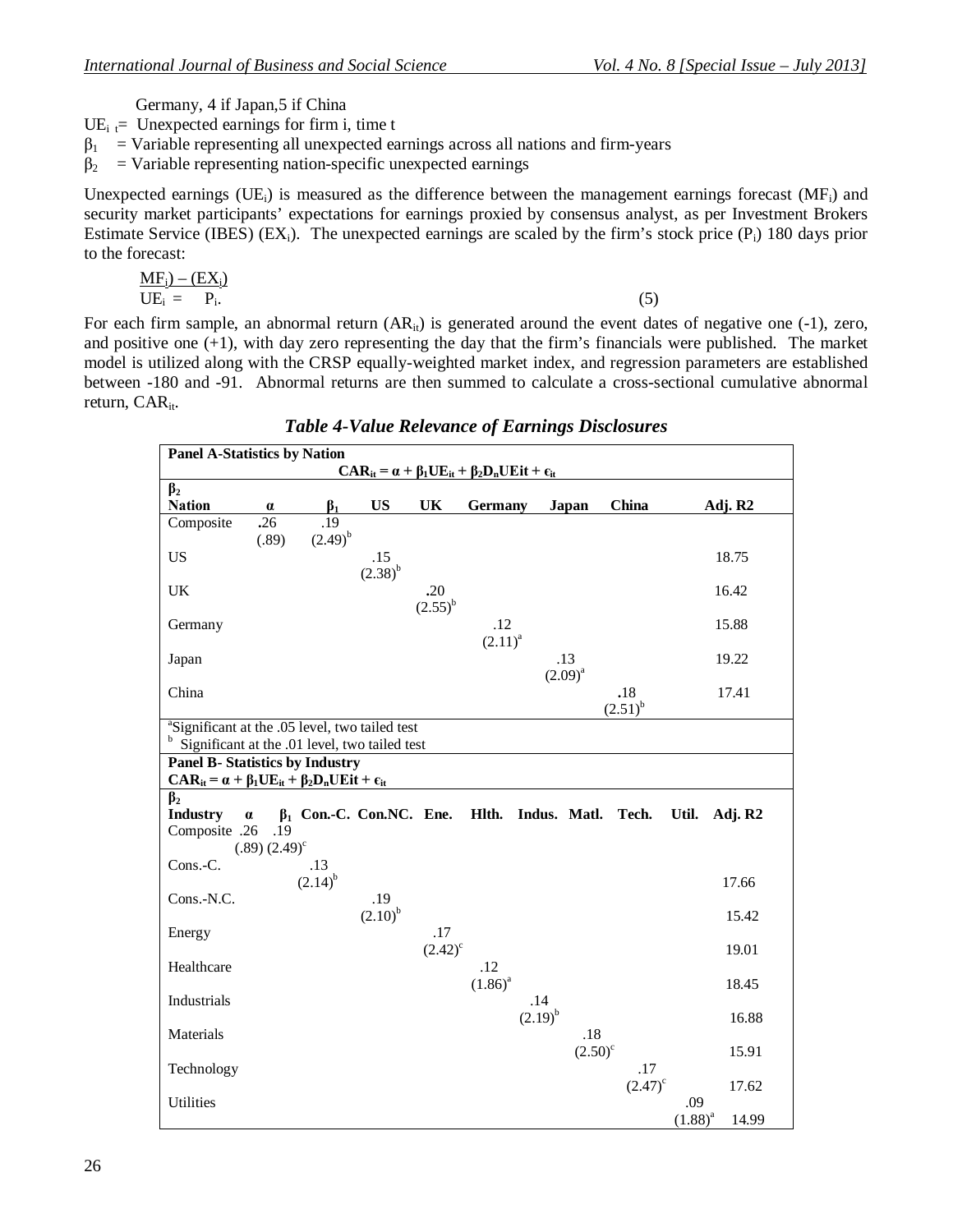Panel A of Table 4 indicates that the composite unexpected earnings for all nations and across all firm-years (i.e.,  $\beta_1$  coefficient),has a value of .19 with a p-value of 2.49 which is significant at the .01 level. This finding is consistent with those from numerous previous studies which show a high degree of significance between security returns and accounting earnings. When an analysis of firm-years by nation is made (i.e., $\beta_2$ ), the US has a value of .15 with a p-value of 2.38 which is significant at the .01 level. The UK has a value of .20 with a p-value of 2.55, significant at the .01 level. Germany's value is .12 with a p-value of 2.11, significant at the .05 level. Japan has a value of .13 with a p-value of 2.09, significant at the .05 level. China has a value of .18 with a p-value of 2.51, significant at the .05 level. Panel B of Table 4 lists the results for the earnings/price association by industry. Each industry possesses a significant relationship when correlating accounting earnings with security prices. Significance ranges from a p-vale of .01 (Energy, Materials, Technology), to a p-value of .05 (Consumer-cyclical, Consumer-non-cyclical, Industrials), to a p-value of .10 (Healthcare, Utilities). As a result of these findings, the H2 hypothesis that there exists no significant difference in accounting earnings relevance among firms, and across nations, in the selected sample, cannot be rejected.

## *5.0. Conclusions*

The purpose of this study was to follow-up and extend previous research in the area of accounting earnings disclosures. Ball, Kothari and Robin 1998, which used a sample from the 1985-1995 time periods, find that Code-law countries (i.e., Japan, China, Germany) do not value timeliness of accounting earnings information in the same manner as Common-law countries (i.e., US and UK). This study used a more contemporaneous study period (i.e., 2001-2012) and assessed nations that have had the most significant economic growth during the study time period. The findings in this study indicate that there is no discernible difference in how the study nations view accounting disclosures, regardless of whether they are Code-law or Common-law countries. Each nation studied showed a high correlation between accounting earnings disclosures and security returns. In addition, no previous study has addressed the earnings timeliness issue from an industry perspective across nation, this one does. When evaluated, finding suggested that all eight industries included in the study (in all study nations) place a high correlation between earnings disclosures and security returns. The two industries demonstrating the lowest correlation are the Healthcare and Utilities industries.

Also, this study evaluated the earnings disclosure relationship to security returns to a greater degree than past studies. Joliet and Muller assess the value-relevance of accounting earnings disclosures relative to cumulative security returns by geographical regions of the world for the period 1993-2006. This study, again, extended the study period (i.e., 2001-2012) and evaluated specific countries with the greatest economic growth during this time period (i.e., US, UK, Germany, Japan, China). Findings indicate that in each nation studied, there exists significant value of earnings relevance with regard to security returns. In addition, when this methodology was again applied to eight specific industries across all nations studied, findings suggest that in each industry there exists significant value relevance of earnings disclosures with the two industries of Healthcare and Utilities possessing relevance at the .10 level (p-value significance) as opposed to the remaining industries at either .05 or .01 levels.